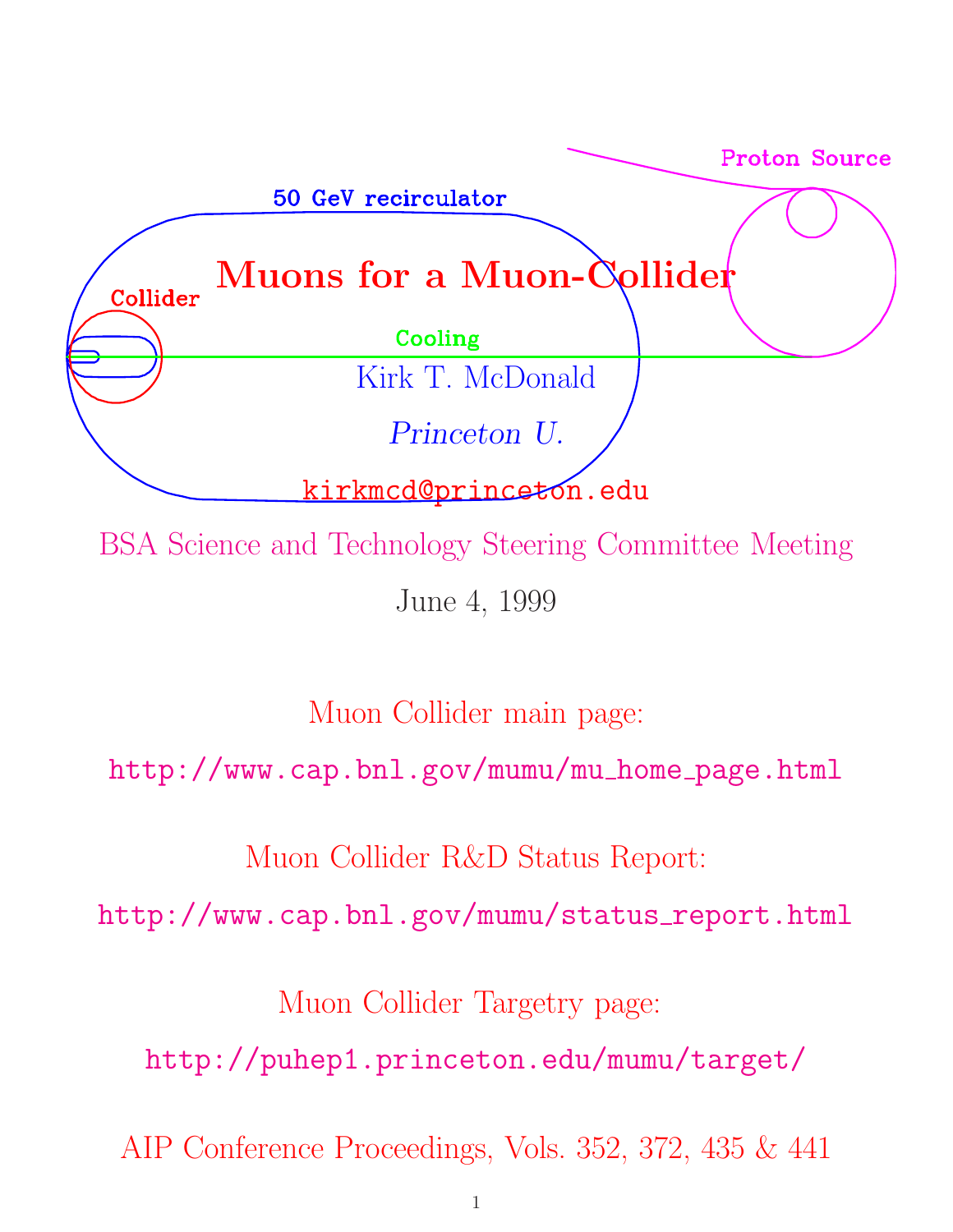# **Muon Requirements**

- $1.2 \times 10^{14} \mu^{\pm}/s$ .
- 15 pulses/s.
- Invariant 6-D emittance of  $2 \times 10^{-10}$   $(\pi \text{mm})^3$ .
- Initial pulse length only 1-2 ns.

#### **The Source**

- The muons come from the decay of soft pions produced in p-nucleus collisions.
- Need at least  $1.5 \times 10^{15}$  p/s at 16-24 GeV ⇔ 4 MW beam power.
- $\bullet$  Initial muon emittance is about  $10^6$  larger than desired  $\Rightarrow$  Need fast cooling.
- [Our muon beam is  $10^6$  times hotter than existing beams.]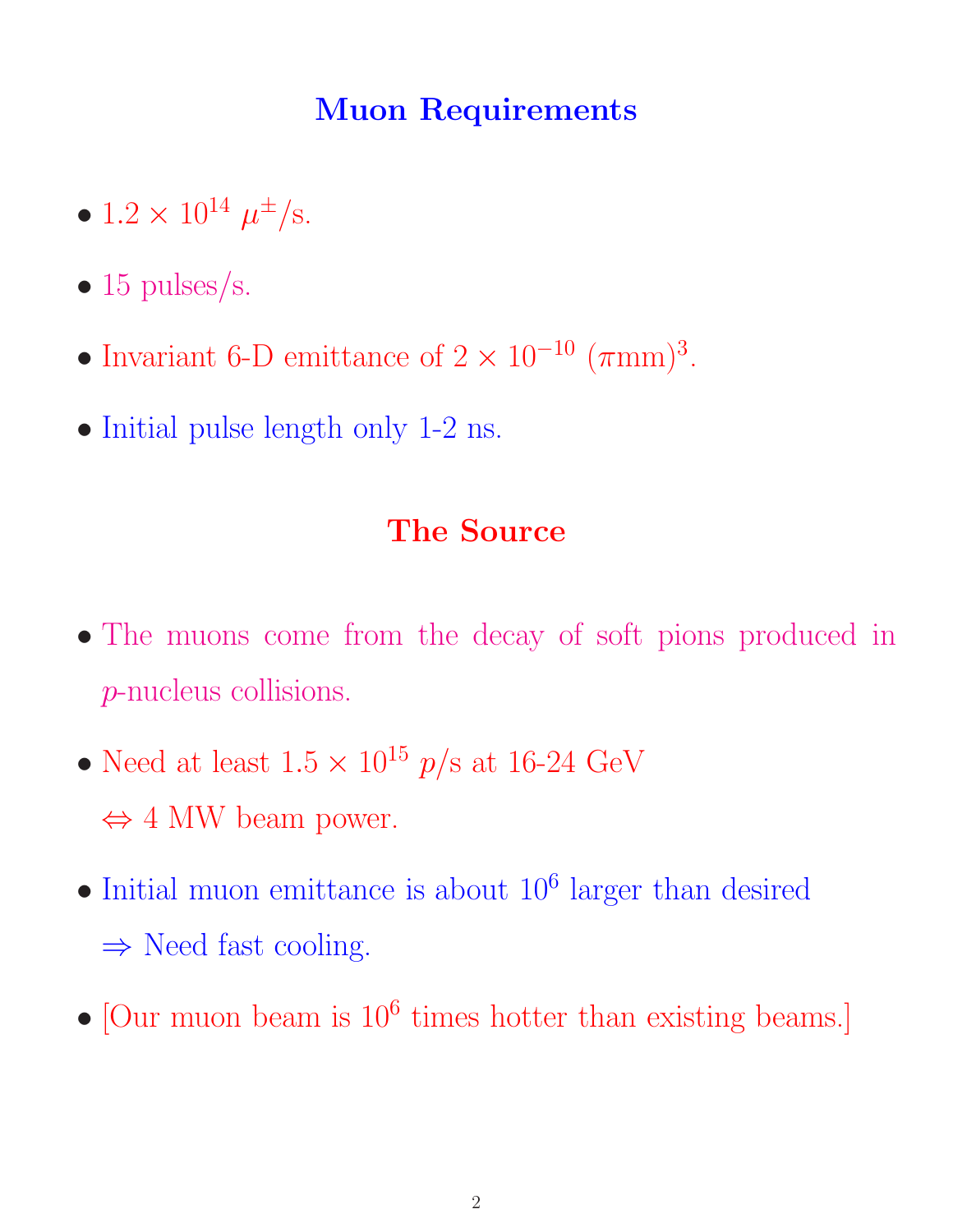#### **Overview of Targetry for a Muon Collider**



- $1.2 \times 10^{14} \mu^{\pm}/s$  via  $\pi$ -decay from a 4-MW proton beam.
- Liquid-metal jet target: Hg, (or Ga/Sn, Pb/Sn, ...).
- 20-T solenoid captures pions with  $P_{\perp}$  < 220 MeV/c.
- $\pi$ -decay channel in 1.25-T field, with phase-rotation via rf (to compress energy of the muon bunch).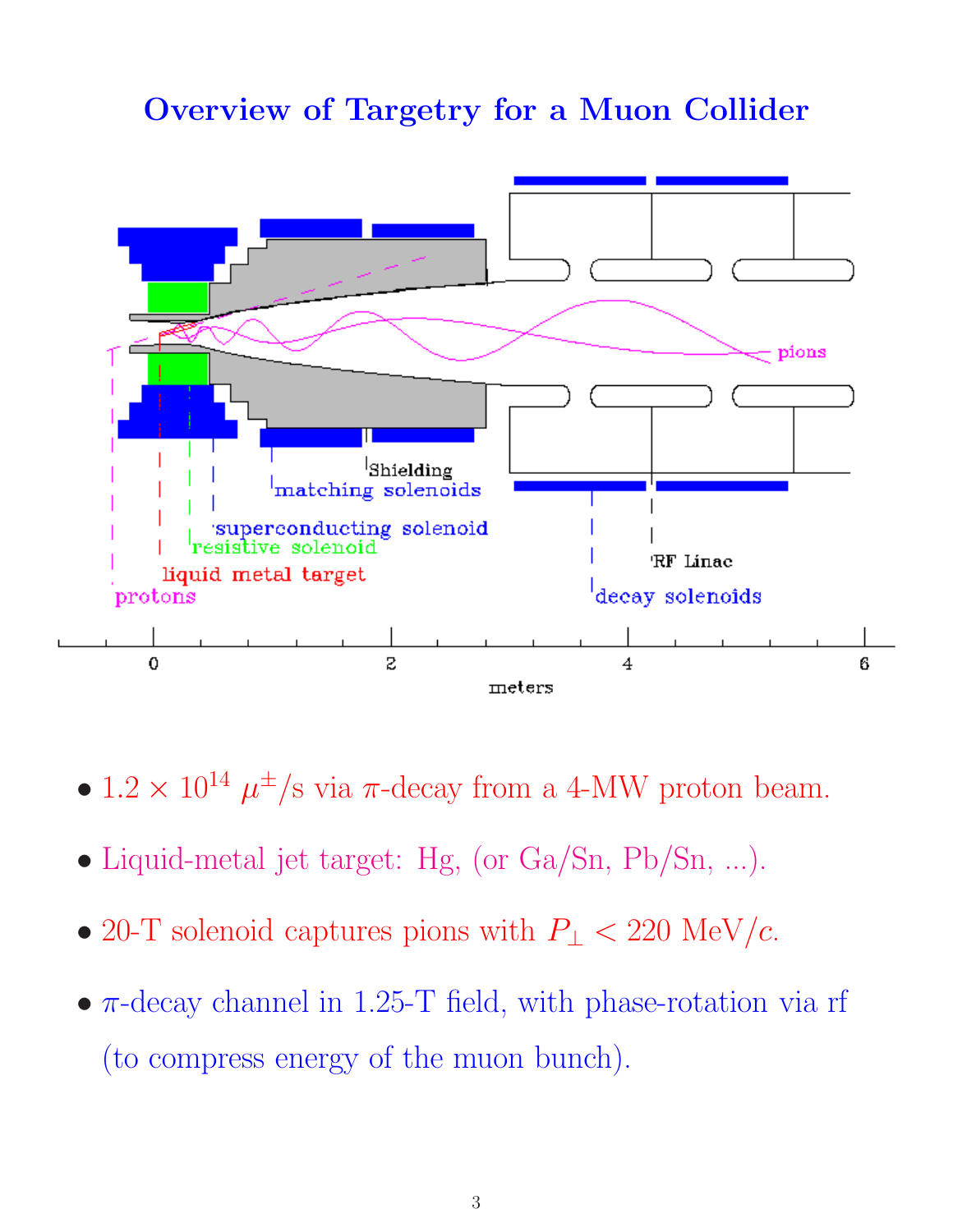### **Targetry Issues**

- Is a liquid jet target viable?
	- **–** 1-ns beam pulse ⇒ shock heating of target.
	- **–** Resulting pressure wave may disperse liquid (or crack solid).
	- **–** Damage to target chamber walls?
	- **–** Magnetic field will damp effects of pressure wave.
	- **–** Eddy currents arise as metal jet enters the capture magnet.
	- **–** Jet is retarded and distorted, possibly dispersed.
	- **–** Hg jet studied at CERN, but not in beam or magnetic field:



High-speed photographs of mercury jet target for CERN-PS-AA (laboratory tests) 4.000 frames per second. Jet speed: 20 ms-1. diameter: 3 mm. Revnold's Number:>100.000 A. Poncet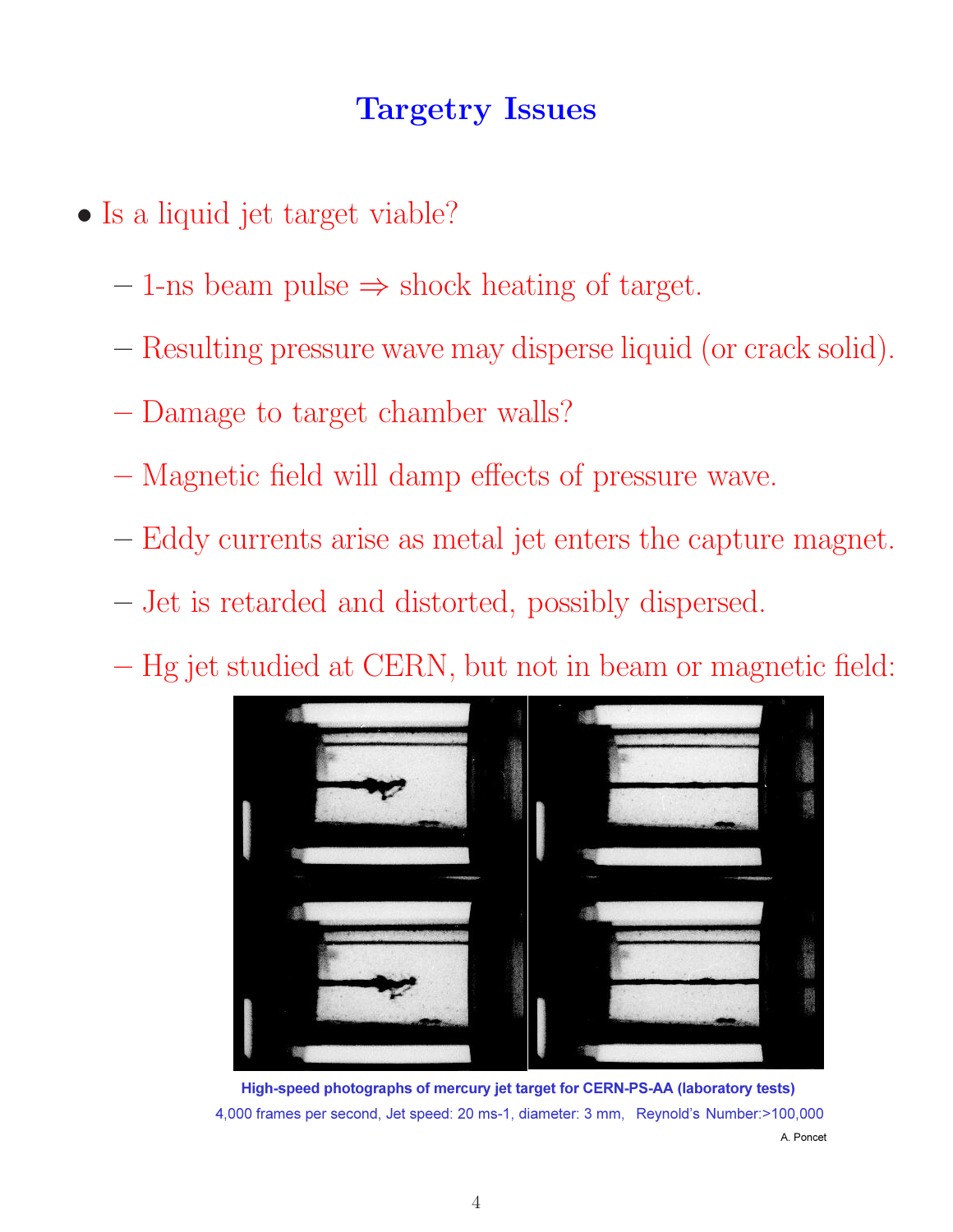- Is the first rf cavity viable?
	- **–** First cavity should be as close as possible to target to minimize longitudinal dispersion of the soft pions.
	- $-\Rightarrow$  Must operate during pulse of  $\approx 10^{14}$  pions.
	- **–** Little known about particle-induced breakdown of rf cavities.
- Is the 20-T Solenoid viable?
	- **–** Even with water-cooled tungsten inserts, this hybrid (copper/superconductor) magnet will experience a very high radiation dose.
	- **–** LANL has experience with superconductng magnets in high radiation areas.
- Other Radiological Issues
	- **–** A 4-MW beam leads to activiation issues characteristic of a small nuclear reactor.
	- **–** Remote handling of activated liquid target material is under study at CERN ISOLDE, the ORNL NSNS, ...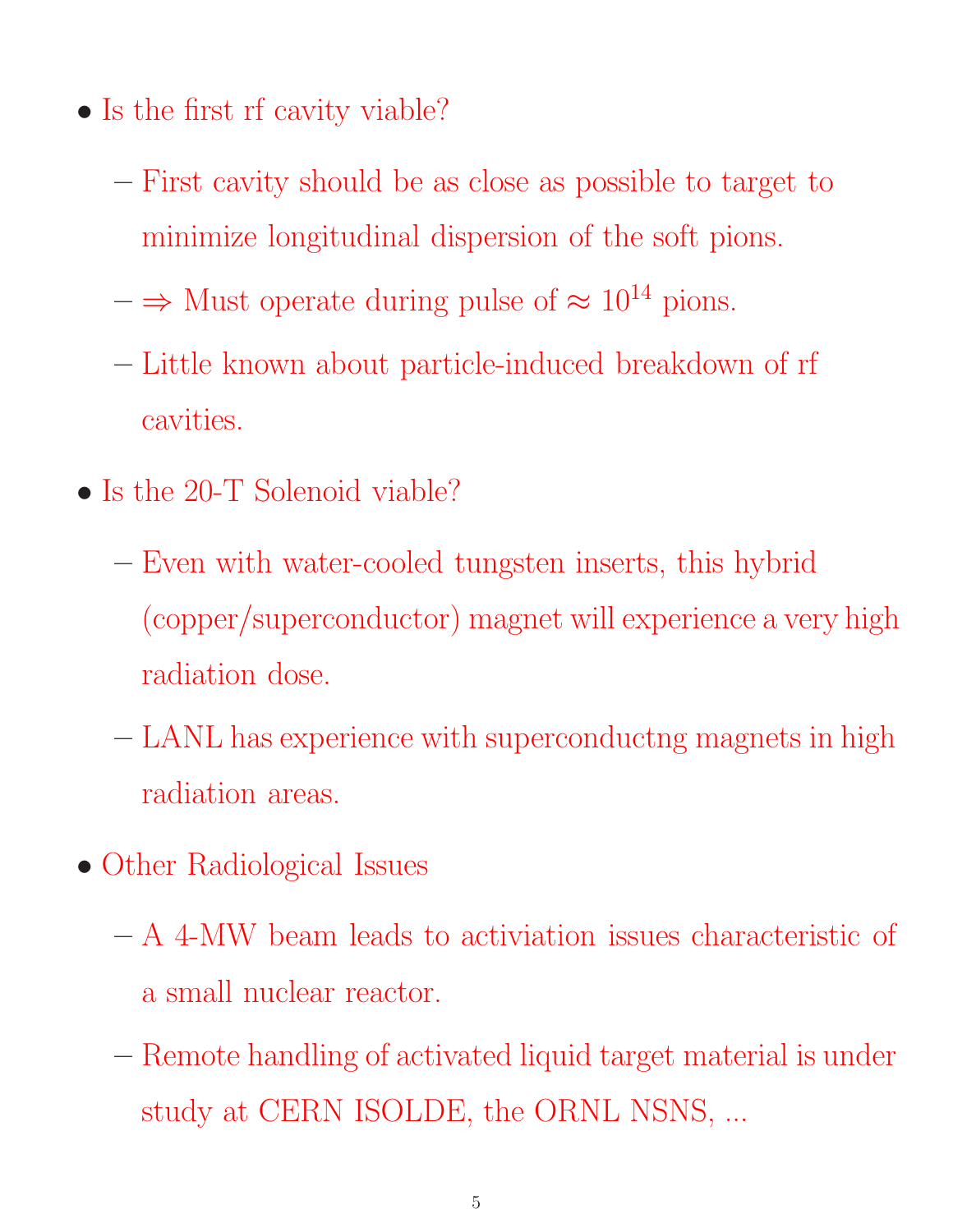### **R&D Goals of BNL P951**

**Long Term:** Provide a facility to test key components of the front-end of a muon collider in realistic beam conditions.

**Near Term** (1-2 years): Explore viability of a liquid metal jet target in intense, short proton pulses and (separately) in strong magnetic fields.

(Change target technology if encounter severe difficulties.)

**Mid Term** (3-4 years): Add 20-T magnet to AGS beam tests; Test 70-MHz rf cavity  $(+ 1.25-T$  magnet) downstream of target; Characterize pion yield.



Not included in P951: studies of long-term radiological issues.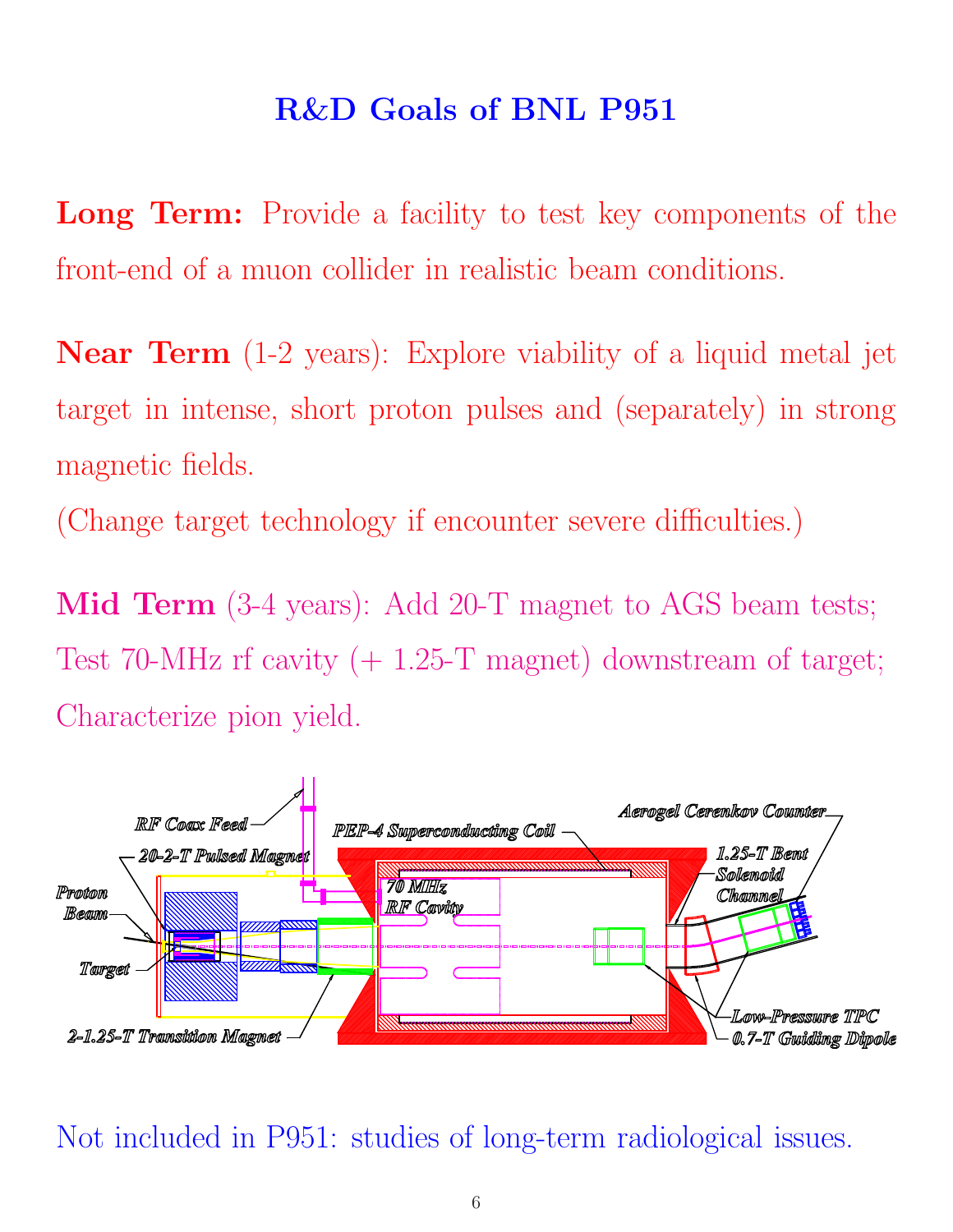# **Why BNL?**

The BNL AGS has proton beam parameters conditions closest to those desirable for a muon collider source.

| Parameter                    | Muon               | <b>BNL</b>                                                                    | FNAL           | <b>CERN</b>                           | LANSCE             |
|------------------------------|--------------------|-------------------------------------------------------------------------------|----------------|---------------------------------------|--------------------|
|                              | Collider           | AGS                                                                           | <b>Booster</b> | <b>PS</b>                             | <b>PSR</b>         |
| Proton Energy (GeV)          | $16-24$            | 24                                                                            | 8.9            | 24                                    | 0.8                |
| p/bunch                      |                    | $5 \times 10^{13}$ $1.6 \times 10^{13}$ $6 \times 10^{10}$ $4 \times 10^{12}$ |                |                                       | $3 \times 10^{13}$ |
| No. of bunches               | $\overline{2}$     | 6                                                                             | 84             | 8                                     | 1                  |
| $p$ /cycle                   | $1 \times 10^{14}$ | $1 \times 10^{14}$                                                            |                | $5 \times 10^{12}$ $3 \times 10^{13}$ | $3 \times 10^{13}$ |
| Bunch spacing (ns)           | $\approx 1000$     | 440                                                                           | 18.9           | 250                                   |                    |
| Bunch train length $(\mu s)$ | $\approx 1$        | 2.2                                                                           | 1.6            | 2.0                                   | 0.25               |
| RMS Bunch length (ns)        | $\approx 1$        | $\approx 10$                                                                  | $\approx 1$    | $\approx 10$                          | $\approx 60$       |

The advanced capability of the AGS is still very relevant to the national high energy physics program.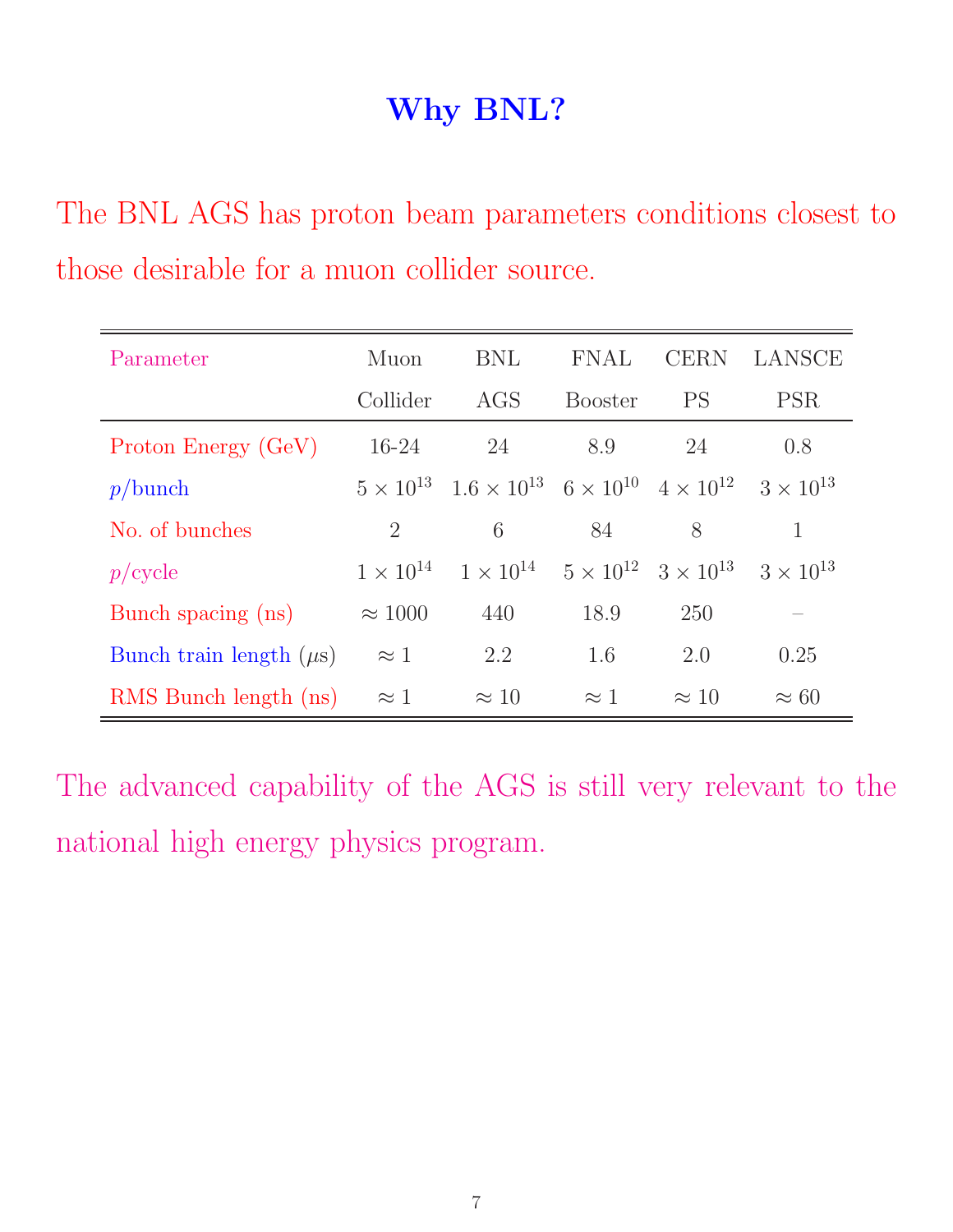# **Possible Site for P951: A3 Line in AGS Hall**



• Must add quad triplet to bring a 100-mm-mrad, 24-GeV beam to a spot with  $\sigma_r = 1$  mm? (Kevin Brown)

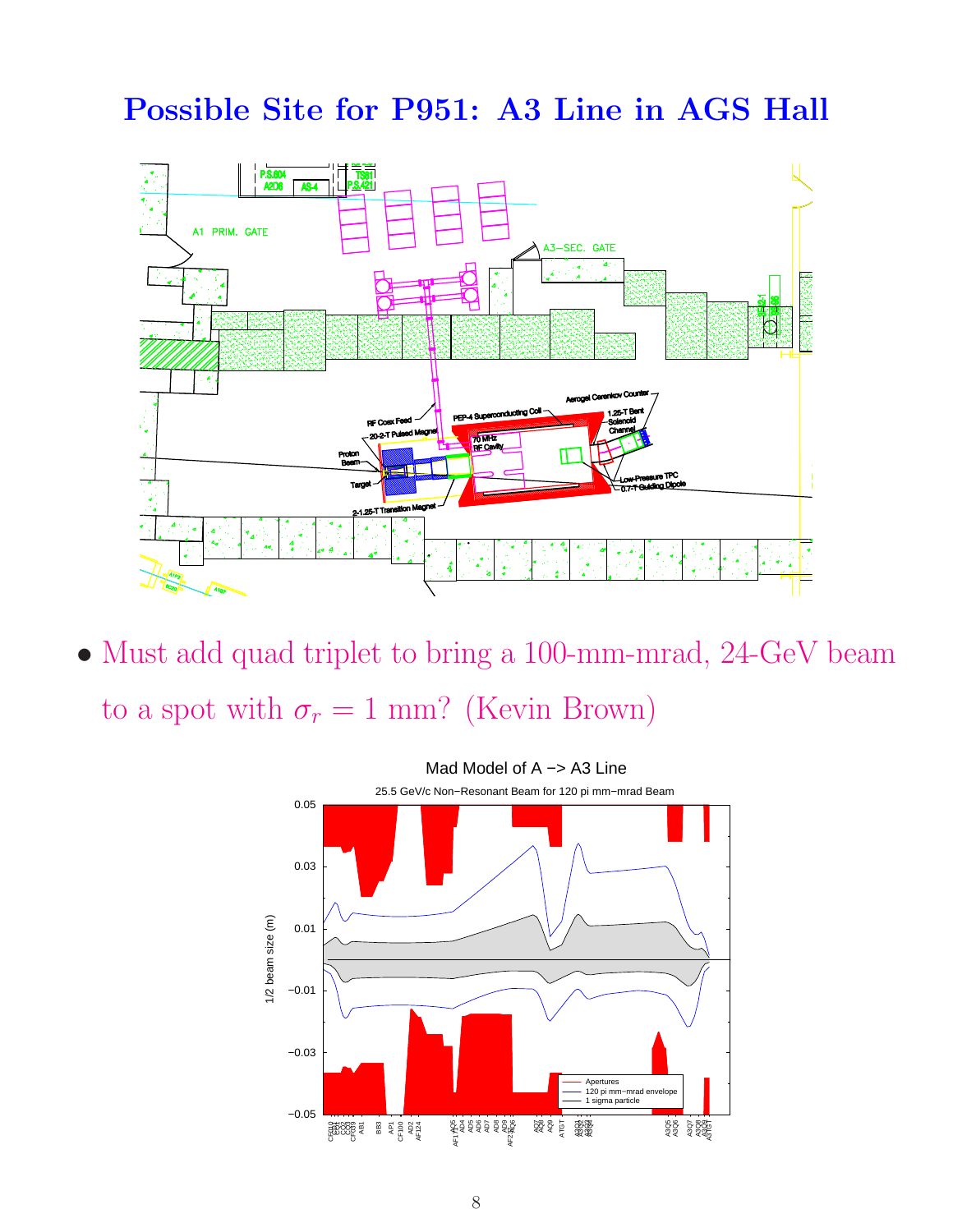- Need beamline instrumentation upgrades: spot size, beam current, FEB radiation monitoring.
- Data taking via pulse-on-demand once every few minutes; but desire 1-Hz running for beam tuning.
- Shielding needed for 1-Hz running with  $10^{14}$  ppp = 100 TP (Ripp Bowman, Ralf Prigl).
- Could run first tests parasitic to  $g 2$  in Mar/Apr 2000.
- Must begin work now  $(6/1/99)$  to use beam at that time!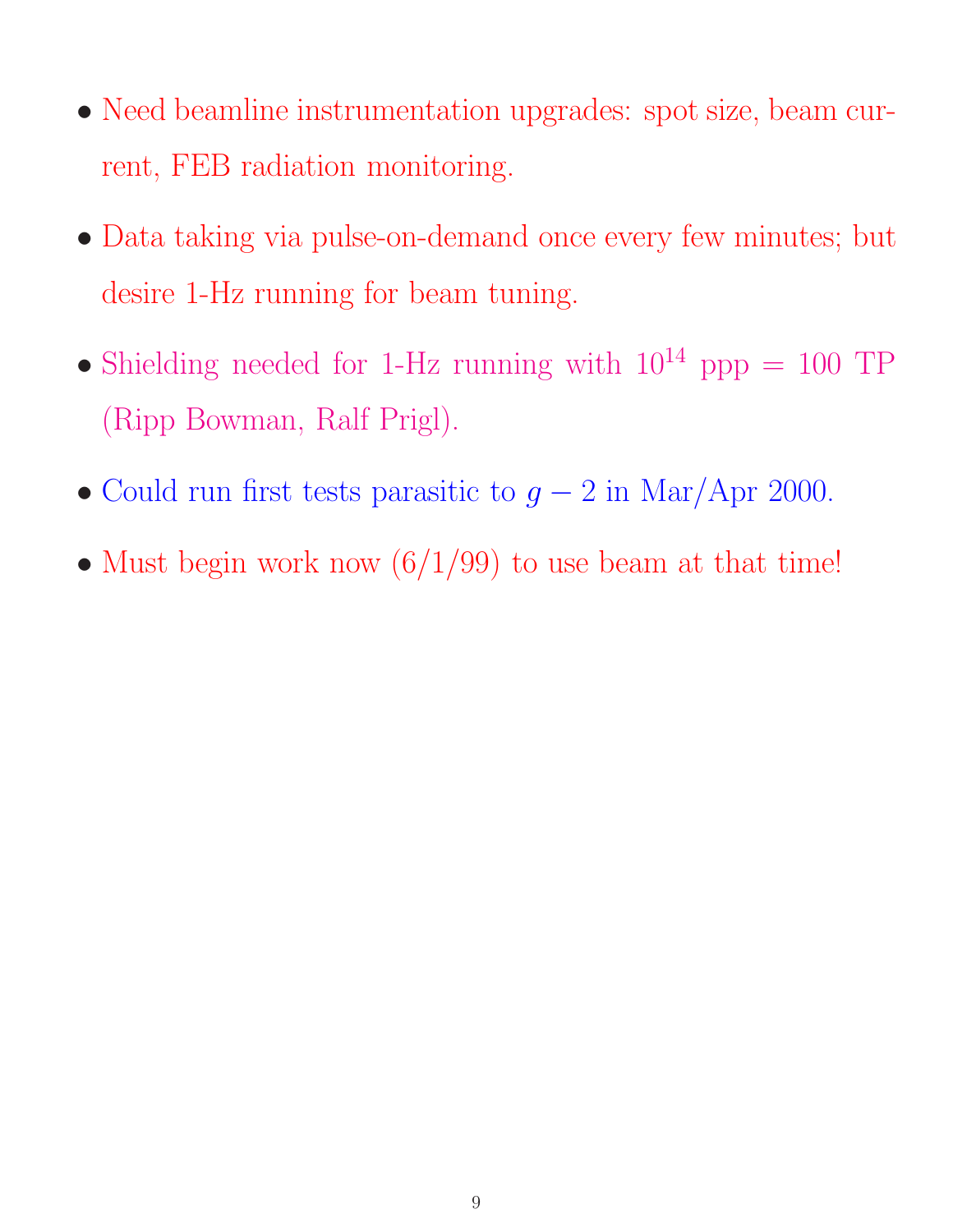# **AGS Operations Issues**

- In FY00/01 HEP operation of AGS is for  $g 2$  running, with fast extraction. P951 is very compatible with parasitic running in this condition.
- After FY01, no DOE approved HEP operation of the AGS.
- The AGS2000 program proposes running slow extracted proton beam 30-35 weeks/yr, for 16-20 hours/day during RHIC operation.
- P951 requires fast extracted beam, so cannot parasite off the AGS2000 program; we must interleave running with AGS2000, but seek  $\lesssim 6$  weeks/yr.
- If there is no other HEP operation of the AGS after FY01, P951 would then bear the full incremental cost of proton beam running.